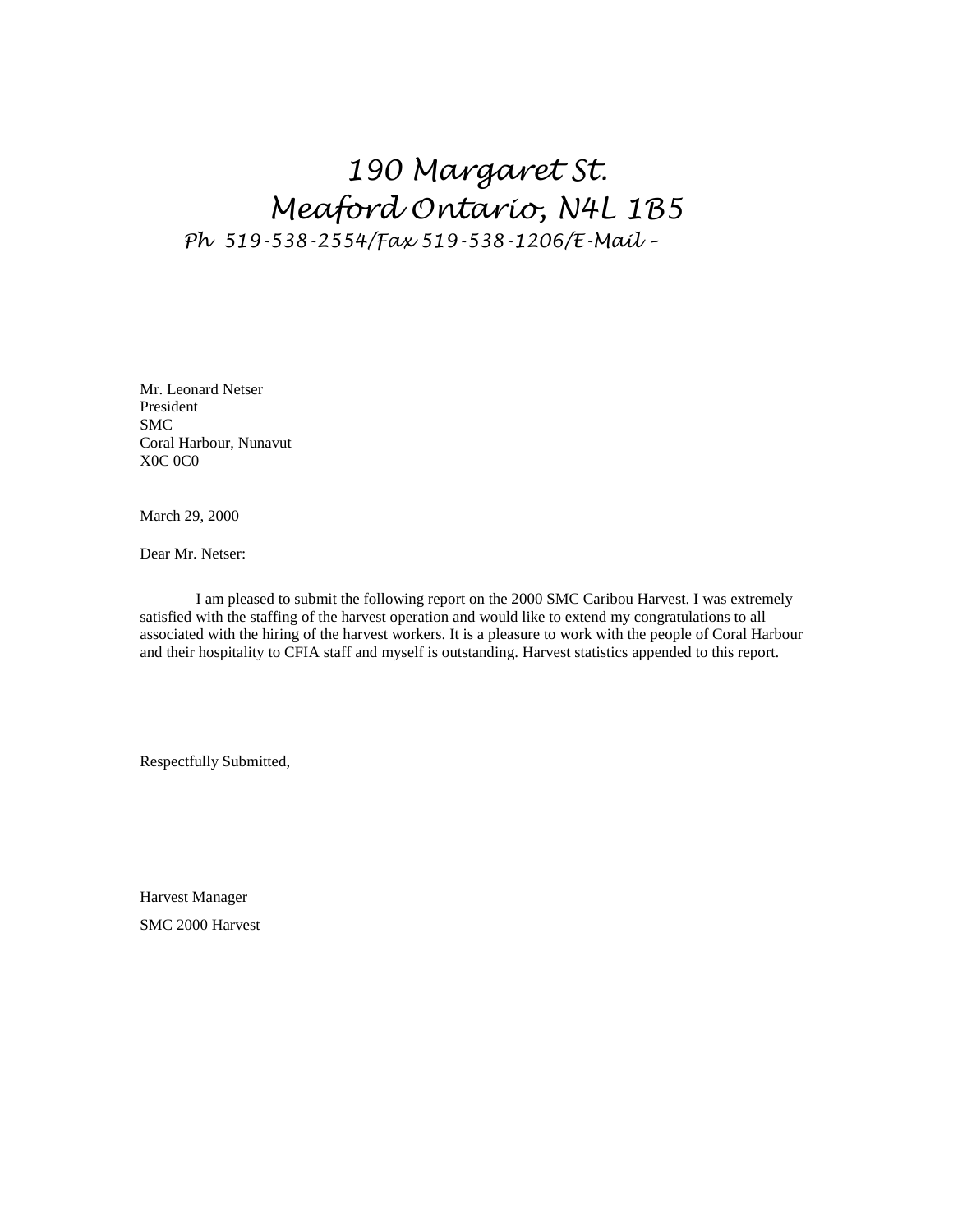# **Caribou Harvest 2000**

I arrived in Coral Harbour on February 7 to prepare for commencement of the 2000 harvest. Mobilization was started and the CFIA staff arrived on Feb 18 as they were stranded in Rankin Inlet due to weather conditions. We moved to the campsite on Feb 20 and commenced the harvest on Feb 22. The additions of several new cabins instead of tents made for a much orderly and efficient means of setting up the campsite. As usual weather delays were experienced but the harvest was completed as scheduled. The extreme lack of snow made the hunters movements to obtain the Caribou difficult and damage to snowmobiles and komotiks occurred frequently.

The management of the harvest by the Directors of SMC was again exemplary and while the is the last year of the contract with Aviit HTO, discussions with the HTO should proceed as soon as possible to allow for SMC to continue running the harvest operations.

Following are my recommendations for a 2001 SMC caribou harvest:

#### 1) **Camp Set-up**

Obtaining cabins to replace tents would allow for more efficient mobilization and would allow for a quicker re-location of the harvest camp if required.

#### 2) **Abattoir**

The abattoir tent is in extremely poor condition with tears and rotting canvas. I recommend replacement with a weatherhaven type of material if possible. The rollers should be stored in a warm area and oiled during the summer if possible.

#### 3) **Harvest Employees**

Rehiring of the 2000 staff is recommended.

# 4) **Re-Supply**

With the agreement and funding arrangements with Keewatin Meat and Fish being finalized at such a late date it was very difficult to procure supplies on such short notice. All efforts to strike an agreement with KMF or another buyer with financing in place to allow for a sealift of supplies required. We will need to purchase combo bins this year and as they are very bulky a sealift is important. Food was purchased from Arctic Co-op this year and did not prove very satisfactory as most of what they supply is for consumer use and the shipping of it by Calm Air was confusing at best.

# 5) **Harvest Timing**

While the harvest was completed on time this year mild weather and storms made it close on the timing. I feel that we should try and have the harvest commence by the  $1<sup>st</sup>$  of February to allow completion of the harvest no matter what the amount of caribou will be required.